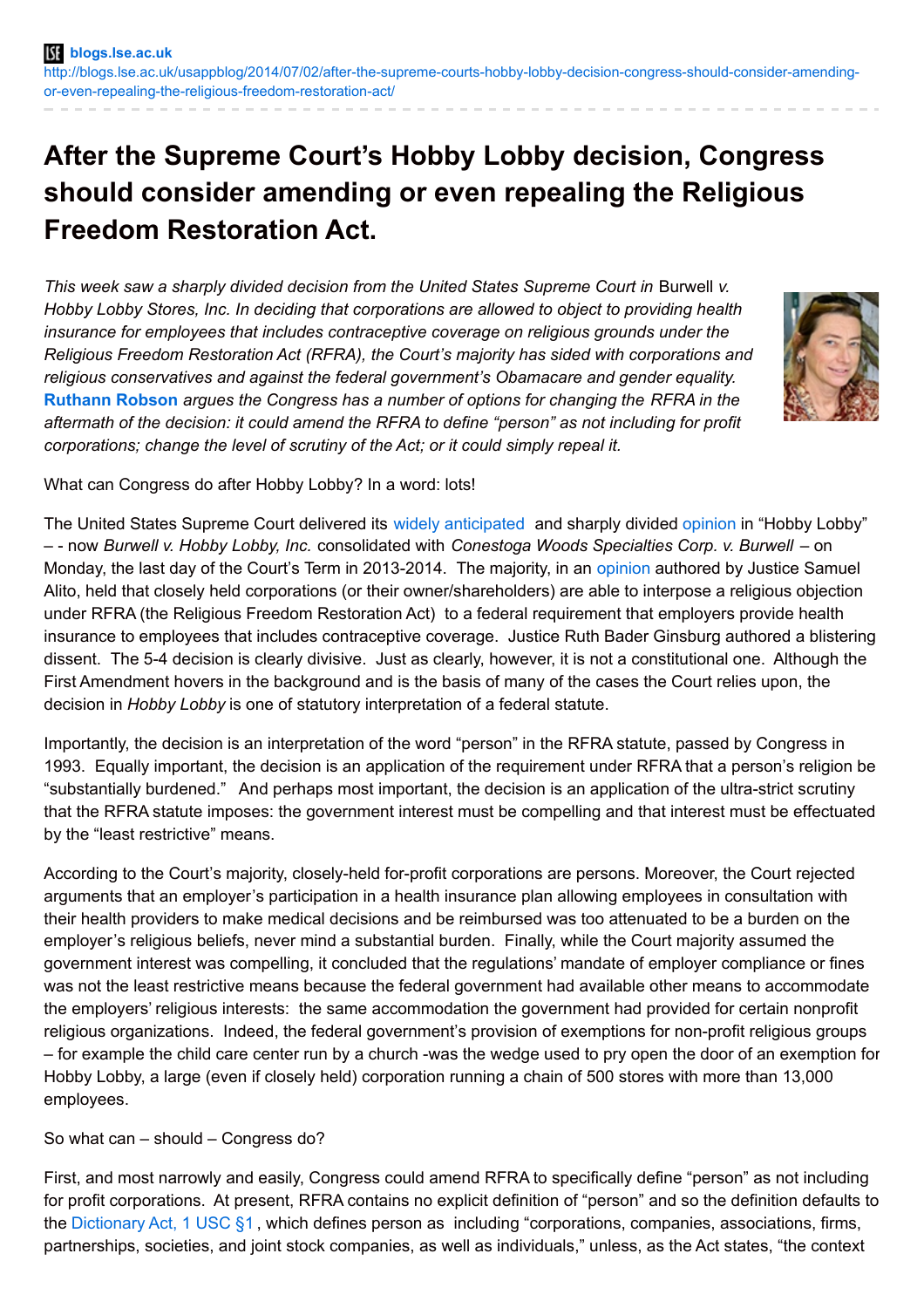indicates otherwise." Congress could simply amend RFRA to clarify that in the "context" of religion, the rule should be "otherwise," and for profit corporations cannot assert a religion that would be "substantially burdened," no matter how "closely held" they are.



Second, and perhaps most appropriately, Congress could – and should – change the level of scrutiny from an ultra-strict to a simply rational basis. This would make the Religious Freedom Restoration Act consistent with current First Amendment doctrine. RFRA was meant to "reverse" or "overrule" a specific Supreme Court decision, *Dept. of Human [Resources](https://casetext.com/case/employment-division-department-of-human-resources-of-oregon-v-smith#.U7K6vqgwJMc) of Ore. v. Smith* (1990), which had ruled that unemployment benefits could be denied to those violating a state drug prohibition, even though that drug had been used for religious reasons. This alteration now only applies to the federal government, the Court having previously declared RFRA unconstitutional as applied to state governments because RFRA exceeded Congressional power under §5 of the Fourteenth Amendment, *City of [Boerne](https://casetext.com/case/city-of-boerne-v-flores#.U7Kx_6gwJMc) v. Flores* (1997). Not only is Congress holding itself and the rest of the federal government to a higher standard than state governments, it is an untenable standard. It is close to impossible for a government to meet a requirement when it has chosen the least – indeed, the very least – restrictive means to accomplish its purpose.

Third, Congress could simply repeal RFRA. The statute has outlived its usefulness and has had unintended consequences, as the decision in *Hobby Lobby* demonstrates. Congress exceeded its powers as to states and made a mistake as to all levels of government.

The arguments underlying all three possible Congressional actions to amend or repeal RFRA include religious liberty as well as gender and worker equality. The majority's decision in *Hobby Lobby* creates a serious disincentive for Congress or federal agencies to grant exemptions or accommodations for religious organizations. These organizations are generally ones in which the employees and the employers share a community of interests and beliefs. Or, at the very least, these organizational employers are ones which employees have notice of the religious enterprise. Applying for a job as a childcare worker at a nonprofit churchrun nursery and applying for a job as a cashier at a retail chain of craft stores is a distinction that has a lived difference. It should also have a legal difference. Without that legal difference, government entities that might grant an exemption to a religious organization might well and wisely refuse to carve out an exemption for these nonprofits because such an exemption would apply to multi-million dollar corporations with thousands of employees.

While Congress should take care when seeking to "reverse" Supreme Court opinion, Congress did not take such care when it sought to "overrule" *Smith* by enacting RFRA. Now Congress should act quickly and firmly to